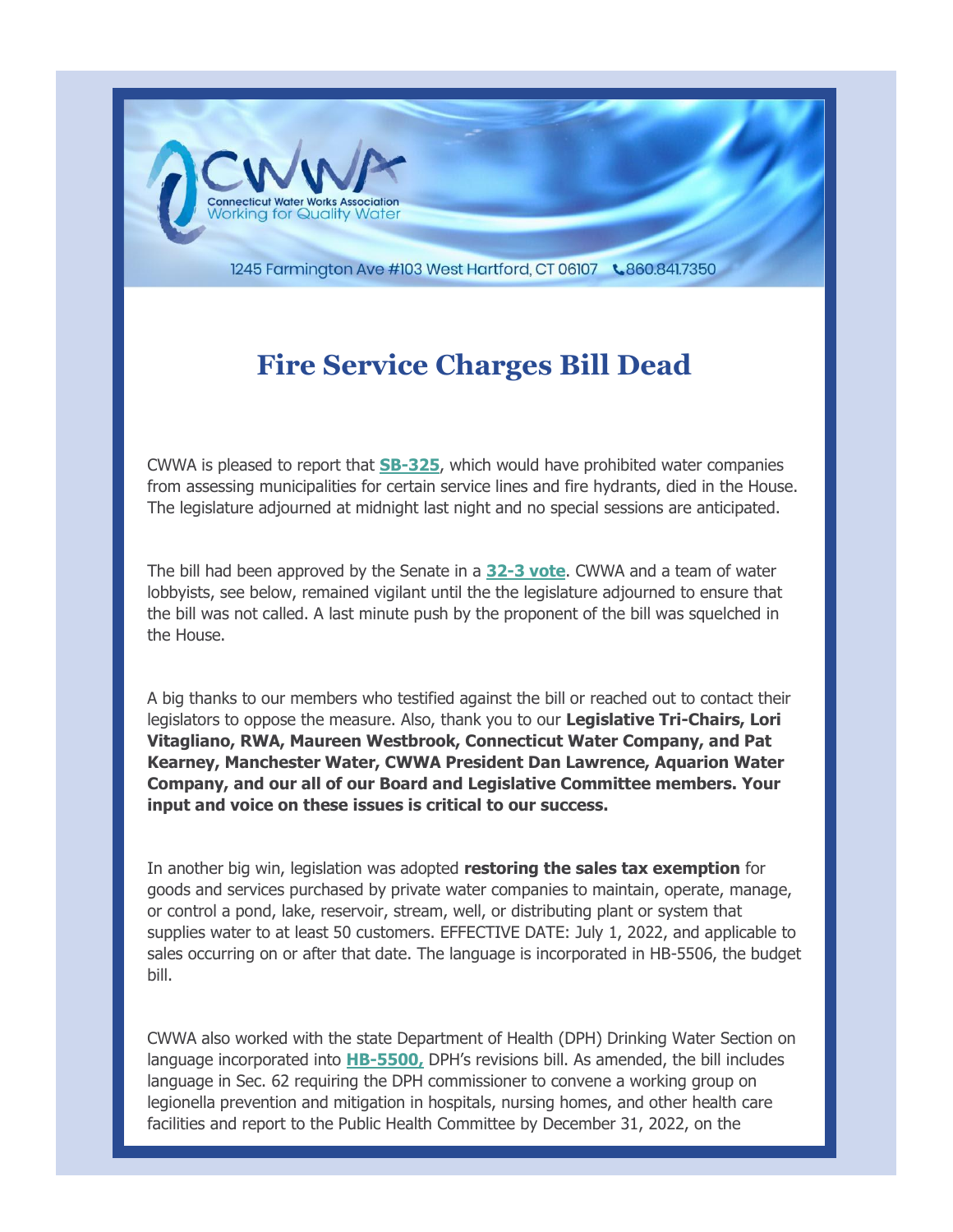working group's findings and recommendations. CWWA had concerns with the original bill, which died in committee.

Download **[CWWA's Legislative Wrap-Up](https://r20.rs6.net/tn.jsp?f=001qikO5vwKydZ5Lw0BbmLdE6LeZq-3d7uQU8YUg8UNQwG4-t-eYON-kGc_Dopvol4cW--pmTspBfWDlAziGlh_XXnT6gZTpYyuZVXfd066D95RS0P_9itFhGeBSdruI7XUpQY3GVGyQuavCB_sk-fILp_ENkZzzbTLKtXlF2Mrr8I4OyLQyUe8Zem_bX1l53O1HDG_fntp6fRXzaat3QAef8SRQL9erPkTAMEeKNWsWLkVf9FXUrNcKg==&c=UO9iVAamJbiQNS2_ttiN-ewerl7_1E9toeJ3ajzy74GhS3K_t5ofTQ==&ch=1XPTmRBOp0lir-Xpn3hfkR8q-jcK3KCP7MQkAv6i4J_Cq1szk2gCow==)** for information on other bills considered during the 2022 legislative session. A detailed "Summary of New Laws affecting the Water Industry" will be available soon.

A huge thank you to our great team of water lobbyists. Working together, the water industry had a very successful legislative session:

**Fritz Conway, Mike Doyle, Brendan Fox, Steve Kinney, and Jay Malcynsky of Gaffney Bennett and Associates**

**Rich Hanratty of Connecticut Water Company**

**James Berardino of CT Lobbying Group LLC**

**Matt Hallisey of Matthew Hallisey Government Affairs LLC**

**Andy Markowski of Statehouse Associates LLC**

**Armando Paolino of Paolino Public Affairs LLC**

Please contact me if you have any questions.

Betsy Gara

Executive Director

CWWA

[gara@gmlobbying.com](mailto:gara@gmlobbying.com)

860-841-7350